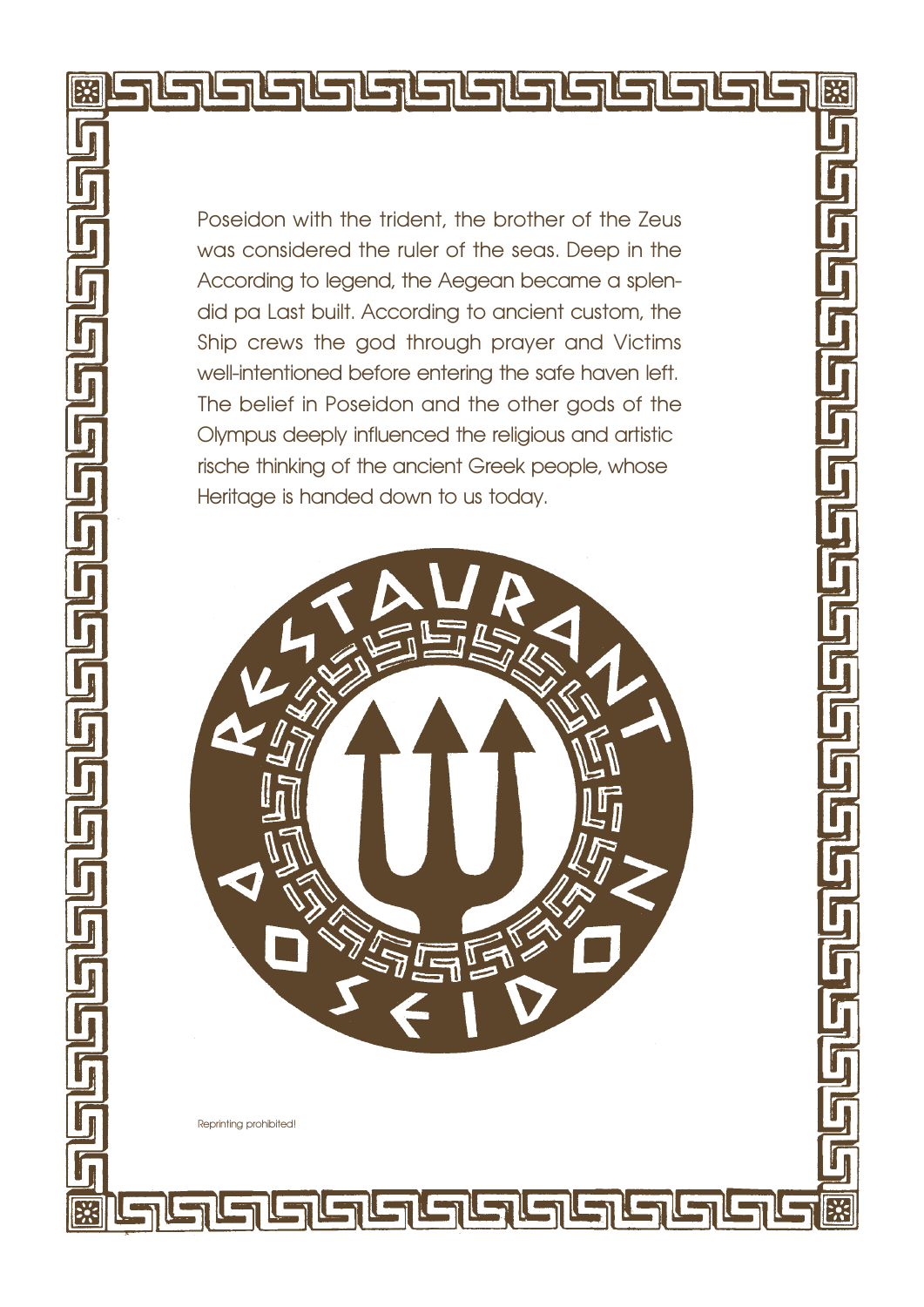

**EXI** 

**BK** 

## RESTAURANT GRİECHİSCHE SPEZIALITÄTEN

Am Stein 1 · 85049 Ingolstadt Telephone (08 41) 3 49 67

## **Lunch Menu**

Valid only on weekdays and Saturdays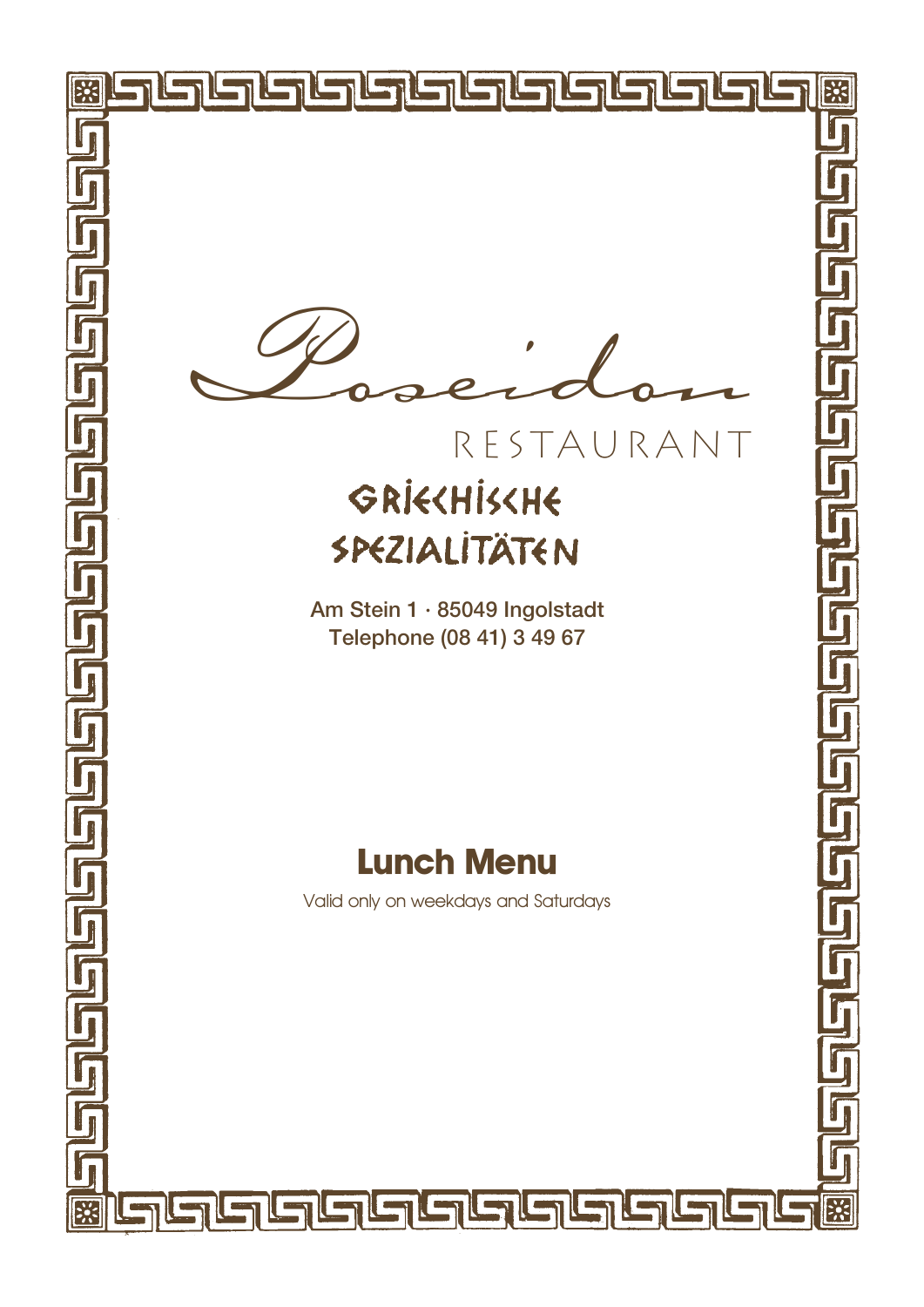Poseidon RESTAURANT



LUNCH CARD

Valid only on weekdays and Saturdays

| SOUPS                                                                             | €    |
|-----------------------------------------------------------------------------------|------|
| 300. SOUP OF THE DAY served with 2 pieces of garlic bread                         | 6,50 |
|                                                                                   |      |
| SALADS                                                                            |      |
| <b>301. SALATA GYROS</b>                                                          |      |
| Gyros on fresh seasonal salad with homemade dressing                              | 8.20 |
| <b>302. SALATA KALAMARI</b>                                                       |      |
| Kalamari rings and tentacles on fresh salad with homemade dressing                | 9.20 |
|                                                                                   |      |
| VEGAN                                                                             |      |
| 303. PAPRIKA filled with rice, served with homemade baked potatoes                |      |
| and green salad                                                                   | 8.90 |
| <b>304. VEGAN SALAD</b> Green apple and various nuts on a salad bouquet           |      |
| with tahini vinaigrette and dried fruits                                          | 8,90 |
|                                                                                   |      |
| MAIN COURSES                                                                      |      |
| 305. OMELETT GYROS with tomatoes, feta, bell pepper, french fries and green salad | 8.90 |
| <b>306. DOLMADES</b> 4 pieces (vine leaves filled with minced meat)               |      |
| served with pitta, lemon sauce and green salad                                    | 8.90 |
| 307. SUZUKI from the grill                                                        |      |
| served with baked potatoes and caramelized onions, with salad                     | 9.20 |
| 308. GRILLED SOUFLAKI with fries and green salad                                  | 8.10 |
| <b>309. GYROS</b> lunch portion with rice and farmer's salad                      | 8.20 |
| 310. LIVER with rice and green salad                                              | 7.90 |
| 311. DIOGENES PLATE 1 skewer, gyros, rice and green salad                         | 8.40 |
| 312. HERMES PLATE Gyros, 1 steak, rice and farmer's salad                         | 8.90 |
| 314. ZEUS PLATE Gyros, 2 livers, rice and green salad                             | 8.40 |